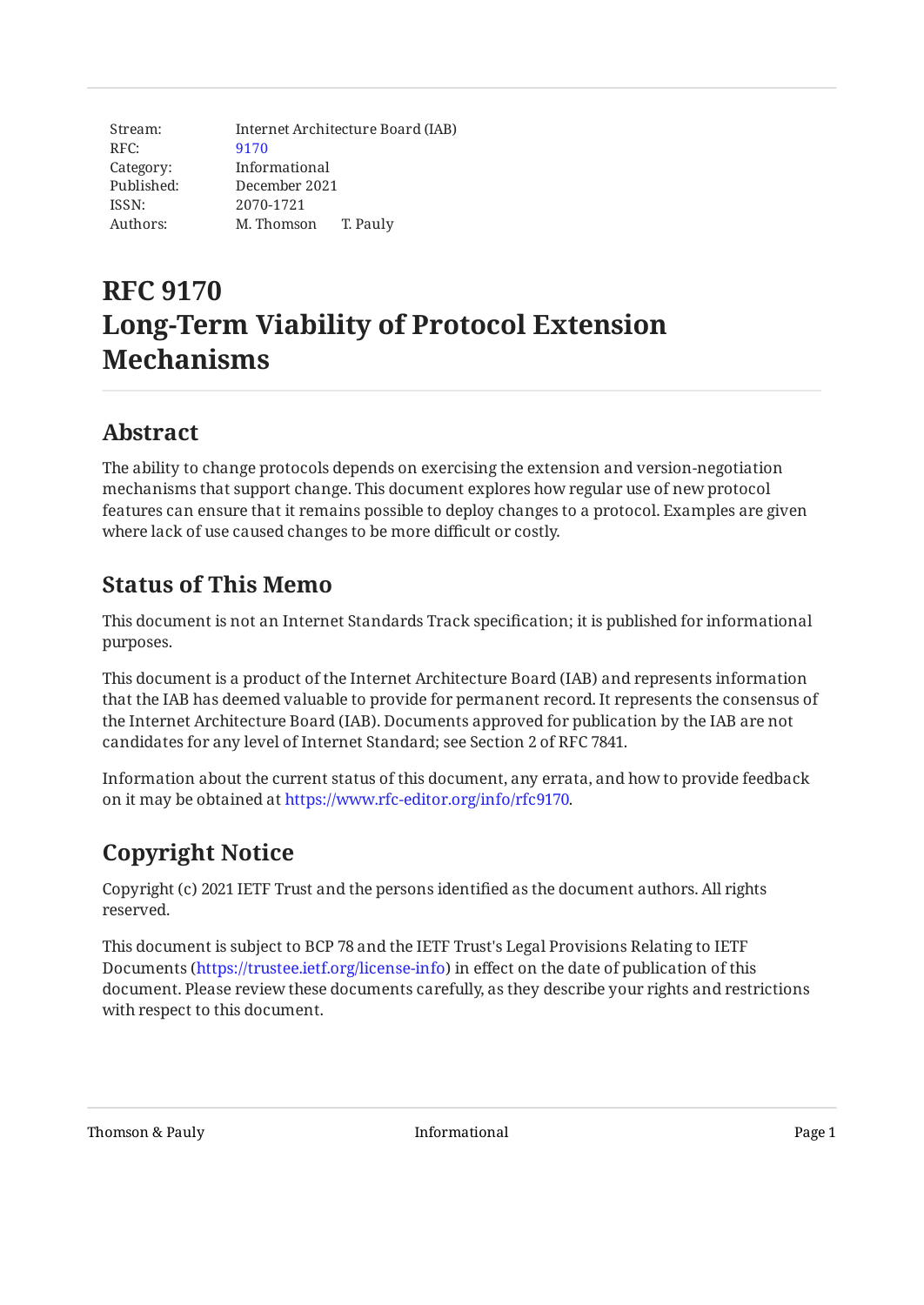### <span id="page-1-0"></span>**[Table of Contents](#page-1-0)**

- [1](#page-2-0). [Introduction](#page-2-0)
- [2](#page-2-1). [Imperfect Implementations Limit Protocol Evolution](#page-2-1)
	- [2.1.](#page-3-0) [Good Protocol Design Is Not Itself Su](#page-3-0)fficient
	- [2.2.](#page-4-0) [Disuse Can Hide Problems](#page-4-0)
	- [2.3.](#page-4-1) [Multi-party Interactions and Middleboxes](#page-4-1)
- [3](#page-4-2). [Active Use](#page-4-2)
	- [3.1.](#page-5-0) [Dependency Is Better](#page-5-0)
	- [3.2.](#page-6-0) [Version Negotiation](#page-6-0)
	- [3.3.](#page-6-1) [Falsifying Active Use](#page-6-1)
	- [3.4.](#page-7-0) [Examples of Active Use](#page-7-0)
	- [3.5.](#page-7-1) [Restoring Active Use](#page-7-1)
- [4](#page-8-0). [Complementary Techniques](#page-8-0)
	- [4.1.](#page-8-1) [Fewer Extension Points](#page-8-1)
	- [4.2.](#page-8-2) [Invariants](#page-8-2)
	- [4.3.](#page-9-0) [Limiting Participation](#page-9-0)
	- [4.4.](#page-9-1) Eff[ective Feedback](#page-9-1)
- [5](#page-10-0). [Security Considerations](#page-10-0)
- [6](#page-10-1). [IANA Considerations](#page-10-1)
- [7](#page-10-2). [Informative References](#page-10-2)
- [Appendix A.](#page-13-0) [Examples](#page-13-0)
	- [A.1](#page-13-1). [DNS](#page-13-1)
	- [A.2](#page-13-2). [HTTP](#page-13-2)
	- [A.3](#page-14-0). [IP](#page-14-0)
	- [A.4](#page-14-1). [SNMP](#page-14-1)
	- [A.5](#page-15-0). [TCP](#page-15-0)
	- [A.6](#page-15-1). [TLS](#page-15-1)
- [IAB Members at the Time of Approval](#page-15-2)

[Acknowledgments](#page-16-0)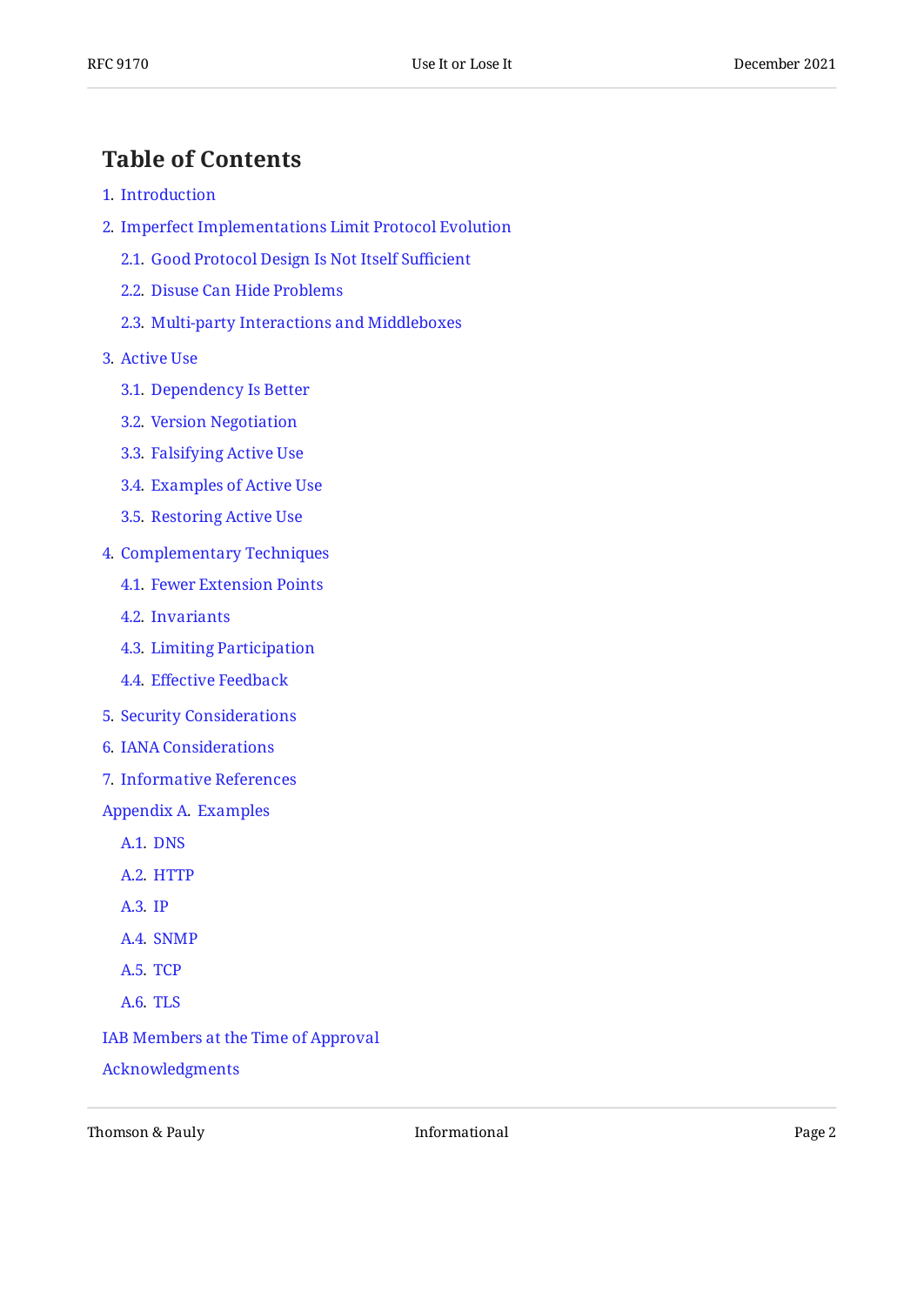[Authors' Addresses](#page-16-1)

### <span id="page-2-0"></span>**[1. Introduction](#page-2-0)**

A successful protocol [SUCCESS] needs to change in ways that allow it to continue to fulfill the changing needs of its users. New use cases, conditions, and constraints on the deployment of a protocol can render a protocol that does not change obsolete.

Usage patterns and requirements for a protocol shift over time. In response, implementations might adjust usage patterns within the constraints of the protocol, the protocol could be extended, or a replacement protocol might be developed. Experience with Internet-scale protocol deployment shows that each option comes with different costs. [TRANSITIONS] examines the problem of protocol evolution more broadly.

An extension point is a mechanism that allows a protocol to be changed or enhanced. This document examines the specific conditions that determine whether protocol maintainers have the ability to design and deploy new or modified protocols via their specified extension points. [Section 2](#page-2-1) highlights some historical examples of difficulties in transitions to new protocol features. [Section 3](#page-4-2) argues that ossified protocols are more difficult to update and describes how successful protocols make frequent use of new extensions and code points. [Section 4](#page-8-0) outlines several additional strategies that might aid in ensuring that protocol changes remain possible over time.

The experience that informs this document is predominantly at "higher" layers of the network stack, in protocols with limited numbers of participants. Though similar issues are present in many protocols that operate at scale, the trade-offs involved with applying some of the suggested techniques can be more complex when there are many participants, such as at the network layer or in routing systems.

### <span id="page-2-1"></span>**[2. Imperfect Implementations Limit Protocol Evolution](#page-2-1)**

It can be extremely difficult to deploy a change to a protocol if implementations with which the new deployment needs to interoperate do not operate predictably. Variation in how new code points or extensions are handled can be the result of bugs in implementation or specifications. Unpredictability can manifest as errors, crashes, timeouts, abrupt termination of sessions, or disappearances of endpoints.

The risk of interoperability problems can in turn make it infeasible to deploy certain protocol changes. If deploying a new code point or extension makes an implementation less reliable than others, even if only in rare cases, it is far less likely that implementations will adopt the change.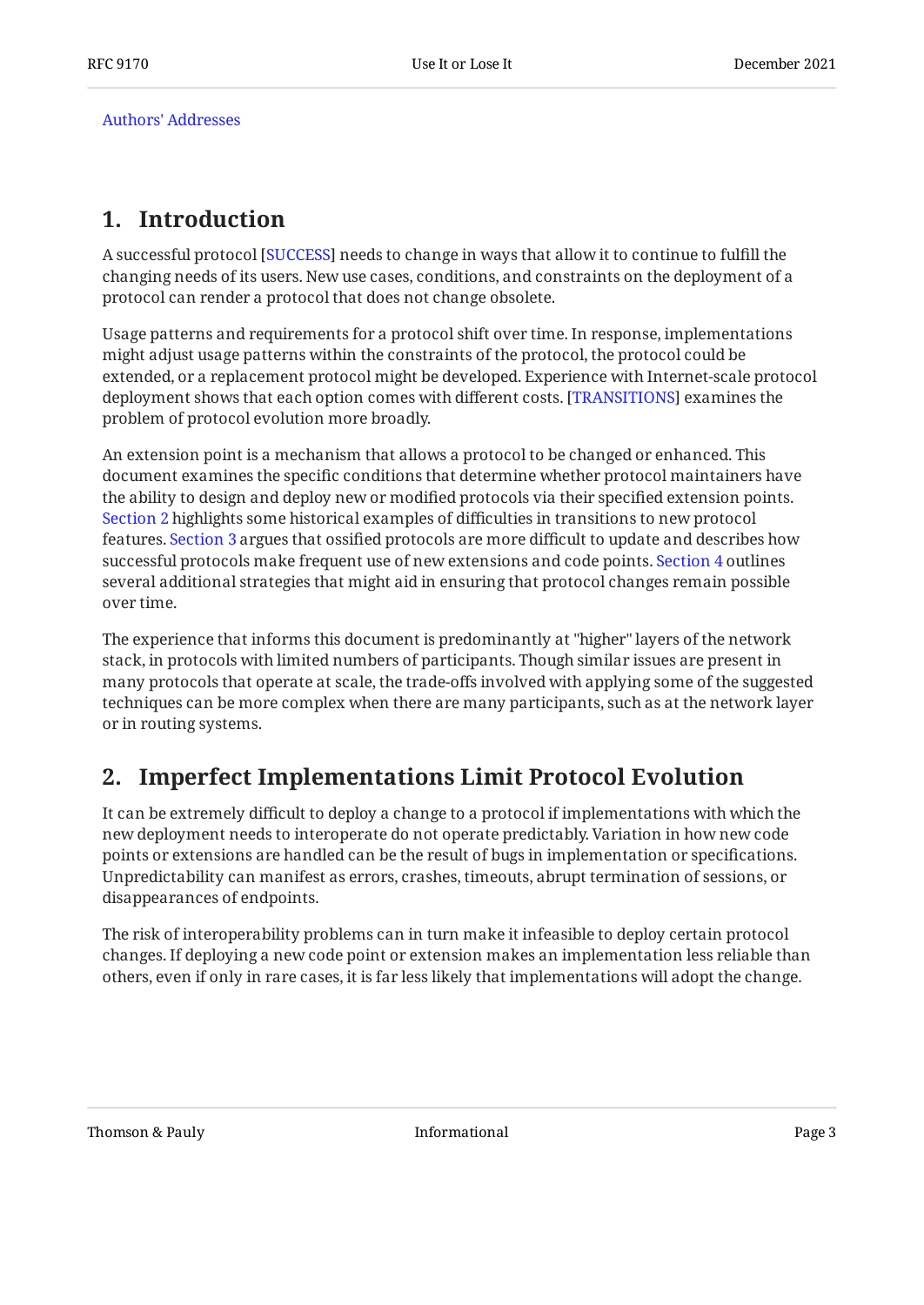Deploying a change to a protocol could require implementations to fix a substantial proportion of the bugs that the change exposes. This can involve a difficult process that includes identifying the cause of these errors, finding the responsible implementation(s), coordinating a bug fix and release plan, contacting users and/or the operator of affected services, and waiting for the fix to be deployed.

Given the effort involved in fixing problems, the existence of these sorts of bugs can outright prevent the deployment of some types of protocol changes, especially for protocols involving multiple parties or that are considered critical infrastructure (e.g., IP, BGP, DNS, or TLS). It could even be necessary to come up with a new protocol design that uses a different method to achieve the same result.

This document only addresses cases where extensions are not deliberately blocked. Some deployments or implementations apply policies that explicitly prohibit the use of unknown capabilities. This is especially true of functions that seek to make security guarantees, like firewalls.

The set of interoperable features in a protocol is often the subset of its features that have some value to those implementing and deploying the protocol. It is not always the case that future extensibility is in that set.

#### <span id="page-3-0"></span>**[2.1. Good Protocol Design Is Not Itself Su](#page-3-0)fficient**

It is often argued that the careful design of a protocol extension point or version-negotiation capability is critical to the freedom that it ultimately offers.

RFC 6709 [EXTENSIBILITY] contains a great deal of well-considered advice on designing for extensions. It includes the following advice:

This means that, to be useful, a protocol version-negotiation mechanism should be simple enough that it can reasonably be assumed that all the implementers of the first protocol version at least managed to implement the version-negotiation mechanism correctly.

There are a number of protocols for which this has proven to be insufficient in practice. These protocols have imperfect implementations of these mechanisms. Mechanisms that aren't used are the ones that fail most often. The same paragraph from RFC 6709 acknowledges the existence of this problem but does not offer any remedy:

The nature of protocol version-negotiation mechanisms is that, by definition, they don't get widespread real-world testing until **after** the base protocol has been deployed for a while, and its deficiencies have become evident.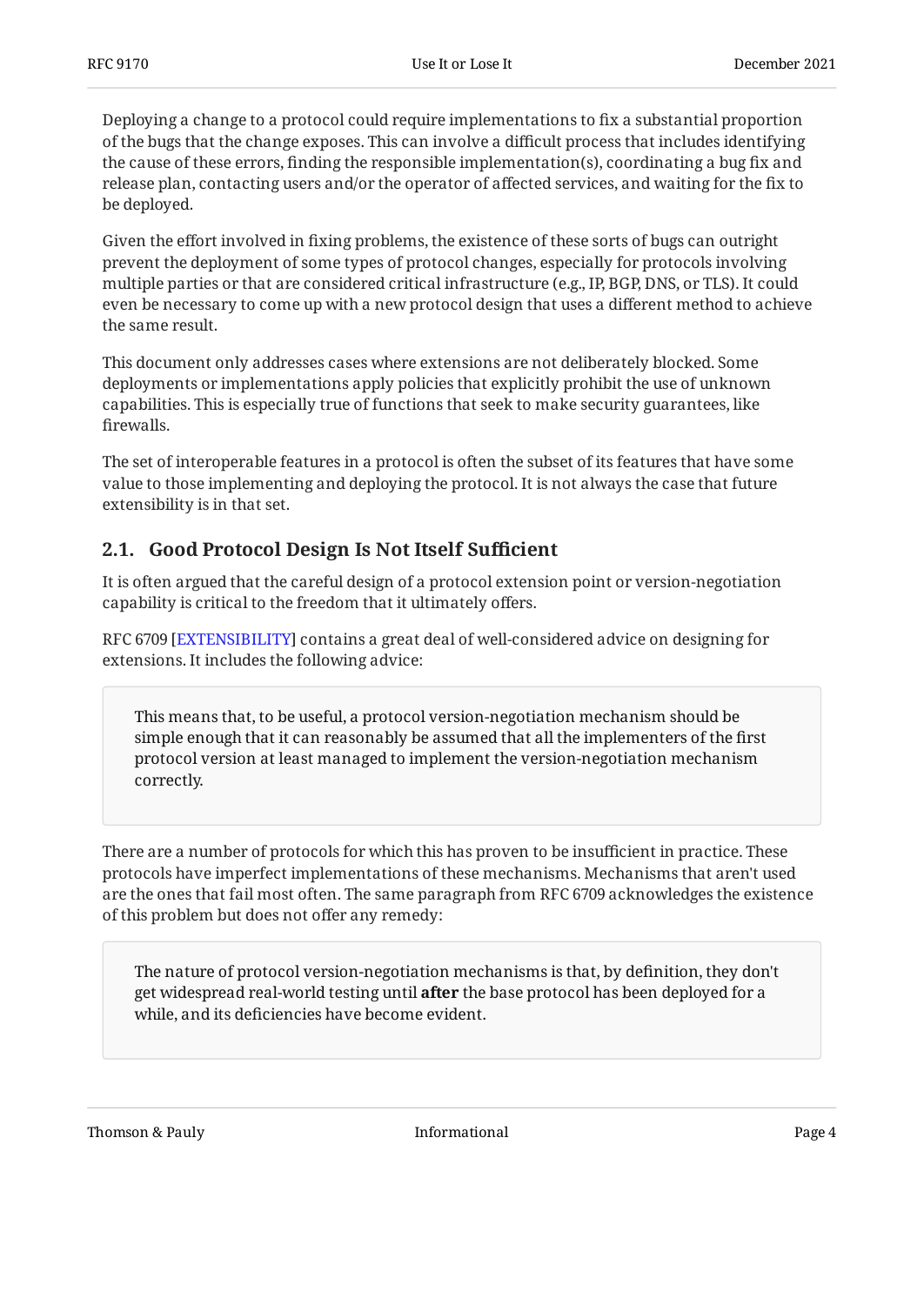Indeed, basic interoperability is considered critical early in the deployment of a protocol. A desire to deploy can result in early focus on a reduced feature set, which could result in deferring implementation of version-negotiation and extension mechanisms. This leads to these mechanisms being particularly affected by this problem.

#### <span id="page-4-0"></span>**[2.2. Disuse Can Hide Problems](#page-4-0)**

There are many examples of extension points in protocols that have been either completely unused or their use was so infrequent that they could no longer be relied upon to function correctly.

[Appendix A](#page-13-0) includes examples of disuse in a number of widely deployed Internet protocols.

Even where extension points have multiple valid values, if the set of permitted values does not change over time, there is still a risk that new values are not tolerated by existing implementations. If the set of values for a particular field of a protocol or the order in which these values appear remains fixed over a long period, some implementations might not correctly handle a new value when it is introduced. For example, implementations of TLS broke when new values of the signature\_algorithms extension were introduced.

#### <span id="page-4-1"></span>**[2.3. Multi-party Interactions and Middleboxes](#page-4-1)**

One of the key challenges in deploying new features is ensuring compatibility with all actors that could be involved in the protocol. Even the most superficially simple protocols can often involve more actors than is immediately apparent.

The design of extension points needs to consider what actions middleboxes might take in response to a protocol change as well as the effect those actions could have on the operation of the protocol.

Deployments of protocol extensions also need to consider the impact of the changes on entities beyond protocol participants and middleboxes. Protocol changes can affect the behavior of applications or systems that don't directly interact with the protocol, such as when a protocol change modifies the formatting of data delivered to an application.

### <span id="page-4-2"></span>**[3. Active Use](#page-4-2)**

The design of a protocol for extensibility and eventual replacement [EXTENSIBILITY] does not guarantee the ability to exercise those options. The set of features that enable future evolution need to be interoperable in the first implementations and deployments of the protocol. Implementation of mechanisms that support evolution is necessary to ensure that they remain available for new uses, and history has shown this occurs almost exclusively through active mechanism use.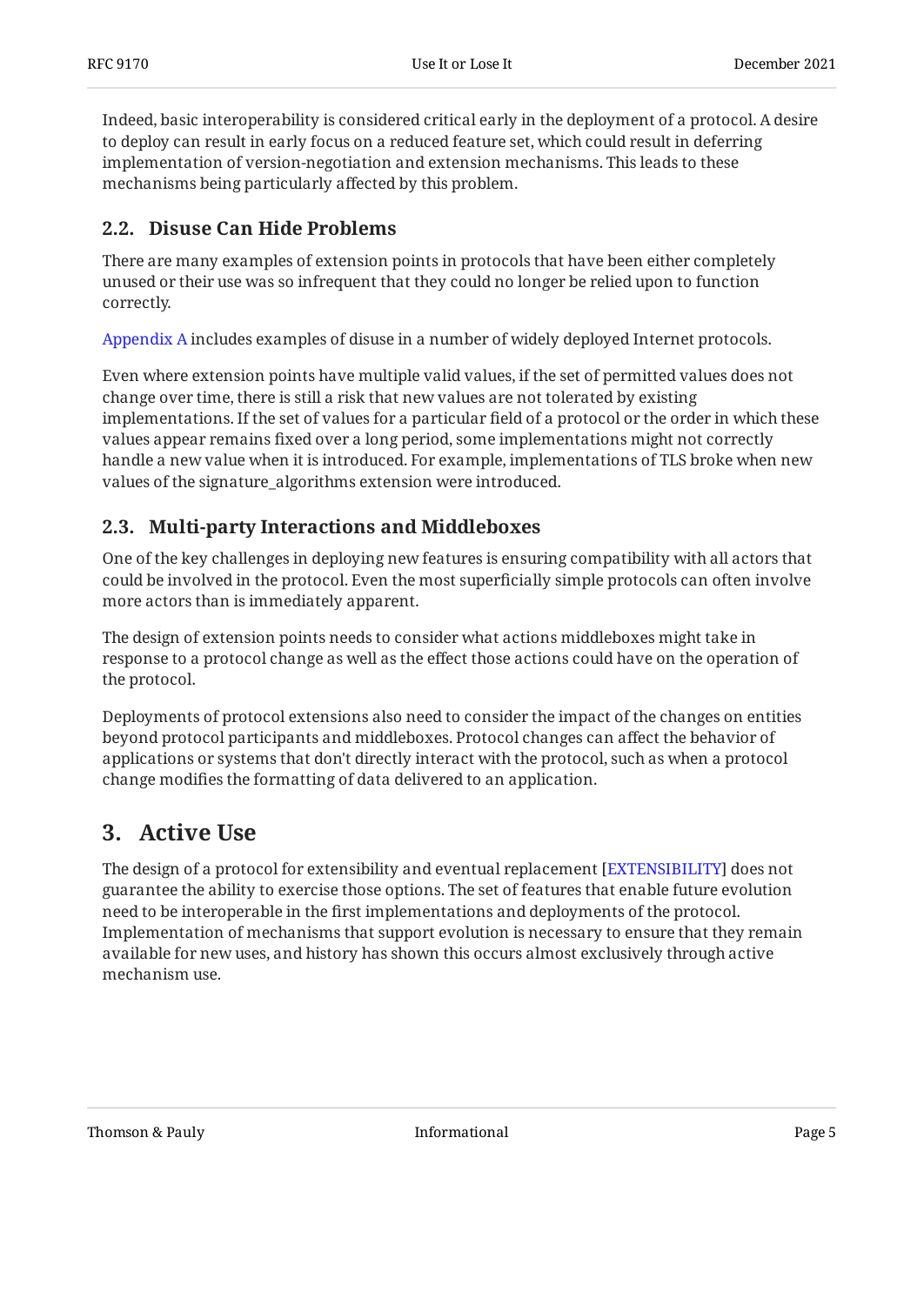Only by using the extension capabilities of a protocol is the availability of that capability assured. "Using" here includes specifying, implementing, and deploying capabilities that rely on the extension capability. Protocols that fail to use a mechanism, or a protocol that only rarely uses a mechanism, could lead to that mechanism being unreliable.

Implementations that routinely see new values are more likely to correctly handle new values. More frequent changes will improve the likelihood that incorrect handling or intolerance is discovered and rectified. The longer an intolerant implementation is deployed, the more difficult it is to correct.

Protocols that routinely add new extensions and code points rarely have trouble adding additional ones especially when the handling of new versions or extensions are well defined. The definition of mechanisms alone is insufficient; it is the assured implementation and active use of those mechanisms that determines their availability.

What constitutes "active use" can depend greatly on the environment in which a protocol is deployed. The frequency of changes necessary to safeguard some mechanisms might be slow enough to attract ossification in another protocol deployment, while being excessive in others.

#### <span id="page-5-0"></span>**[3.1. Dependency Is Better](#page-5-0)**

The easiest way to guarantee that a protocol mechanism is used is to make the handling of it critical to an endpoint participating in that protocol. This means that implementations must rely on both the existence of extension mechanisms and their continued, repeated expansion over time.

For example, the message format in SMTP relies on header fields for most of its functions, including the most basic delivery functions. A deployment of SMTP cannot avoid including an implementation of header field handling. In addition to this, the regularity with which new header fields are defined and used ensures that deployments frequently encounter header fields that they do not yet (and may never) understand. An SMTP implementation therefore needs to be able to both process header fields that it understands and ignore those that it does not.

In this way, implementing the extensibility mechanism is not merely mandated by the specification, it is crucial to the functioning of a protocol deployment. Should an implementation fail to correctly implement the mechanism, that failure would quickly become apparent.

Caution is advised to avoid assuming that building a dependency on an extension mechanism is sufficient to ensure availability of that mechanism in the long term. If the set of possible uses is narrowly constrained and deployments do not change over time, implementations might not see new variations or assume a narrower interpretation of what is possible. Those implementations might still exhibit errors when presented with new variations.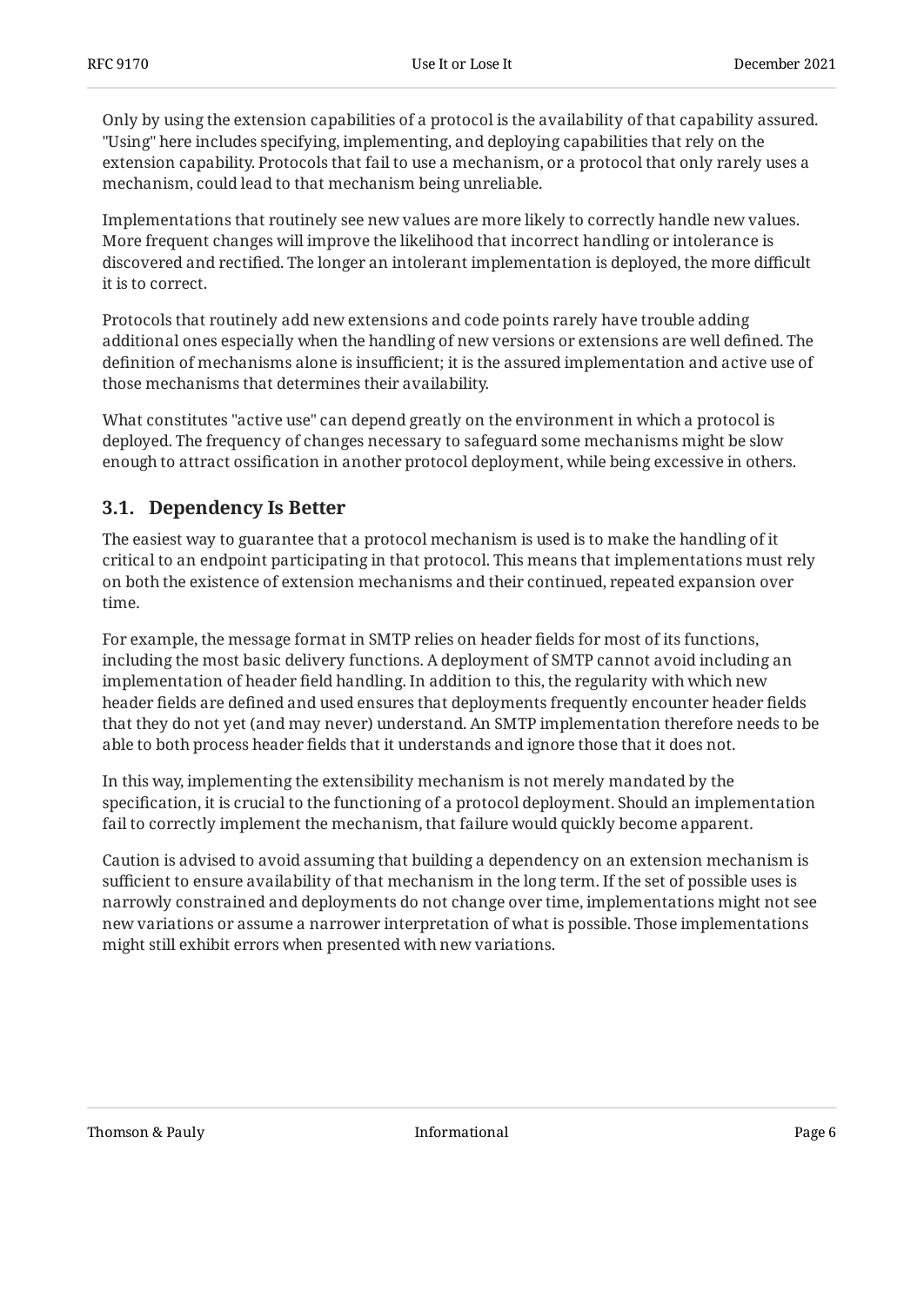#### <span id="page-6-0"></span>**[3.2. Version Negotiation](#page-6-0)**

As noted in [Section 2.1](#page-3-0), protocols that provide version-negotiation mechanisms might not be able to test that feature until a new version is deployed. One relatively successful design approach has been to use the protocol selection mechanisms built into a lower-layer protocol to select the protocol. This could allow a version-negotiation mechanism to benefit from active use of the extension point by other protocols.

For instance, all published versions of IP contain a version number as the four high bits of the first header byte. However, version selection using this field proved to be unsuccessful. Ultimately, successful deployment of IPv6 over Ethernet [RFC2464] required a different EtherType from IPv4. This change took advantage of the already diverse usage of EtherType.

Other examples of this style of design include Application-Layer Protocol Negotiation ([ALPN]) and HTTP content negotiation (Section 12 of [HTTP]).

This technique relies on the code point being usable. For instance, the IP protocol number is known to be unreliable and therefore not suitable [NEW-PROTOCOLS].

#### <span id="page-6-1"></span>**[3.3. Falsifying Active Use](#page-6-1)**

"Grease" was originally defined for TLS [\[GREASE](#page-11-3)] but has been adopted by other protocols such as QUIC [[QUIC\]](#page-12-1). Grease identifies lack of use as an issue (protocol mechanisms "rusting" shut) and proposes reserving values for extensions that have no semantic value attached.

The design in [\[GREASE](#page-11-3)] is aimed at the style of negotiation most used in TLS, where one endpoint offers a set of options and the other chooses the one that it most prefers from those that it supports. An endpoint that uses grease randomly offers options, usually just one, from a set of reserved values. These values are guaranteed to never be assigned real meaning, so its peer will never have cause to genuinely select one of these values.

More generally, greasing is used to refer to any attempt to exercise extension points without changing endpoint behavior other than to encourage participants to tolerate new or varying values of protocol elements.

The principle that grease operates on is that an implementation that is regularly exposed to unknown values is less likely to be intolerant of new values when they appear. This depends largely on the assumption that the difficulty of implementing the extension mechanism correctly is as easy or easier than implementing code to identify and filter out reserved values. Reserving random or unevenly distributed values for this purpose is thought to further discourage special treatment.

Without reserved greasing code points, an implementation can use code points from spaces used for private or experimental use if such a range exists. In addition to the risk of triggering participation in an unwanted experiment, this can be less effective. Incorrect implementations might still be able to identify these code points and ignore them.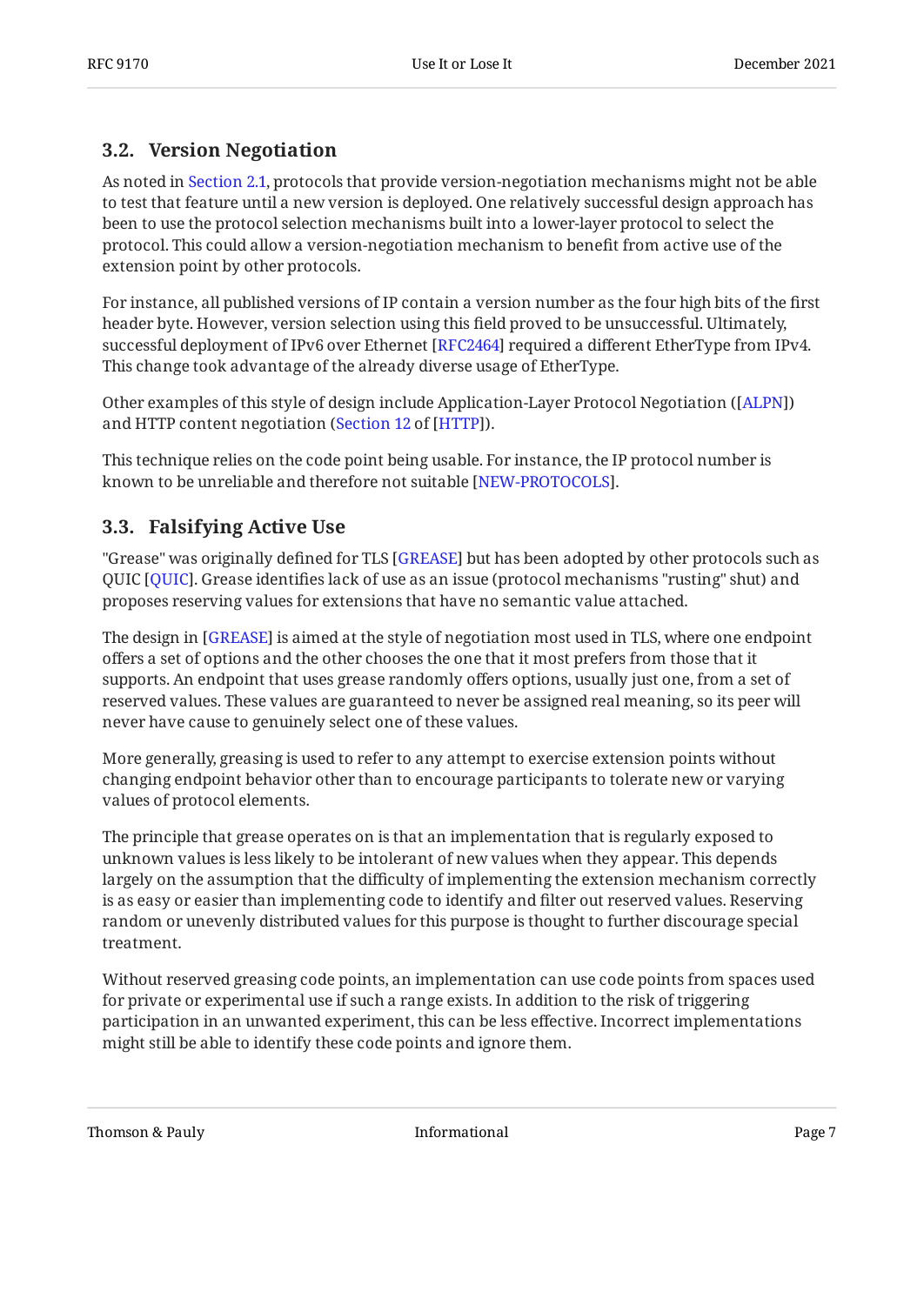In addition to advertising bogus capabilities, an endpoint might also selectively disable noncritical protocol elements to test the ability of peers to handle the absence of certain capabilities.

This style of defensive design is limited because it is only superficial. As greasing only mimics active use of an extension point, it only exercises a small part of the mechanisms that support extensibility. More critically, it does not easily translate to all forms of extension points. For instance, highest mutually supported version (HMSV) negotiation cannot be greased in this fashion. Other techniques might be necessary for protocols that don't rely on the particular style of exchange that is predominant in TLS.

Grease is deployed with the intent of quickly revealing errors in implementing the mechanisms it safeguards. Though it has been effective at revealing problems in some cases with TLS, the efficacy of greasing isn't proven more generally. Where implementations are able to tolerate a non-zero error rate in their operation, greasing offers a potential option for safeguarding future extensibility. However, this relies on there being a sufficient proportion of participants that are willing to invest the effort and tolerate the risk of interoperability failures.

#### <span id="page-7-0"></span>**[3.4. Examples of Active Use](#page-7-0)**

Header fields in email [\[SMTP](#page-12-2)], HTTP [[HTTP\]](#page-11-1), and SIP [\[SIP](#page-12-3)] all derive from the same basic design, which amounts to a list of name/value pairs. There is no evidence of significant barriers to deploying header fields with new names and semantics in email and HTTP as clients and servers generally ignore headers they do not understand or need. The widespread deployment of SIP back-to-back user agents (B2BUAs), which generally do not ignore unknown fields, means that new SIP header fields do not reliably reach peers. This does not necessarily cause interoperability issues in SIP but rather causes features to remain unavailable until the B2BUA is updated. All three protocols are still able to deploy new features reliably, but SIP features are deployed more slowly due to the larger number of active participants that need to support new features.

As another example, the attribute-value pairs (AVPs) in Diameter [DIAMETER] are fundamental to the design of the protocol. Any use of Diameter requires exercising the ability to add new AVPs. This is routinely done without fear that the new feature might not be successfully deployed.

These examples show extension points that are heavily used are also being relatively unaffected by deployment issues preventing addition of new values for new use cases.

These examples show that a good design is not required for success. On the contrary, success is often despite shortcomings in the design. For instance, the shortcomings of HTTP header fields are significant enough that there are ongoing efforts to improve the syntax [HTTP-HEADERS].

#### <span id="page-7-1"></span>**[3.5. Restoring Active Use](#page-7-1)**

With enough effort, active use can be used to restore capabilities.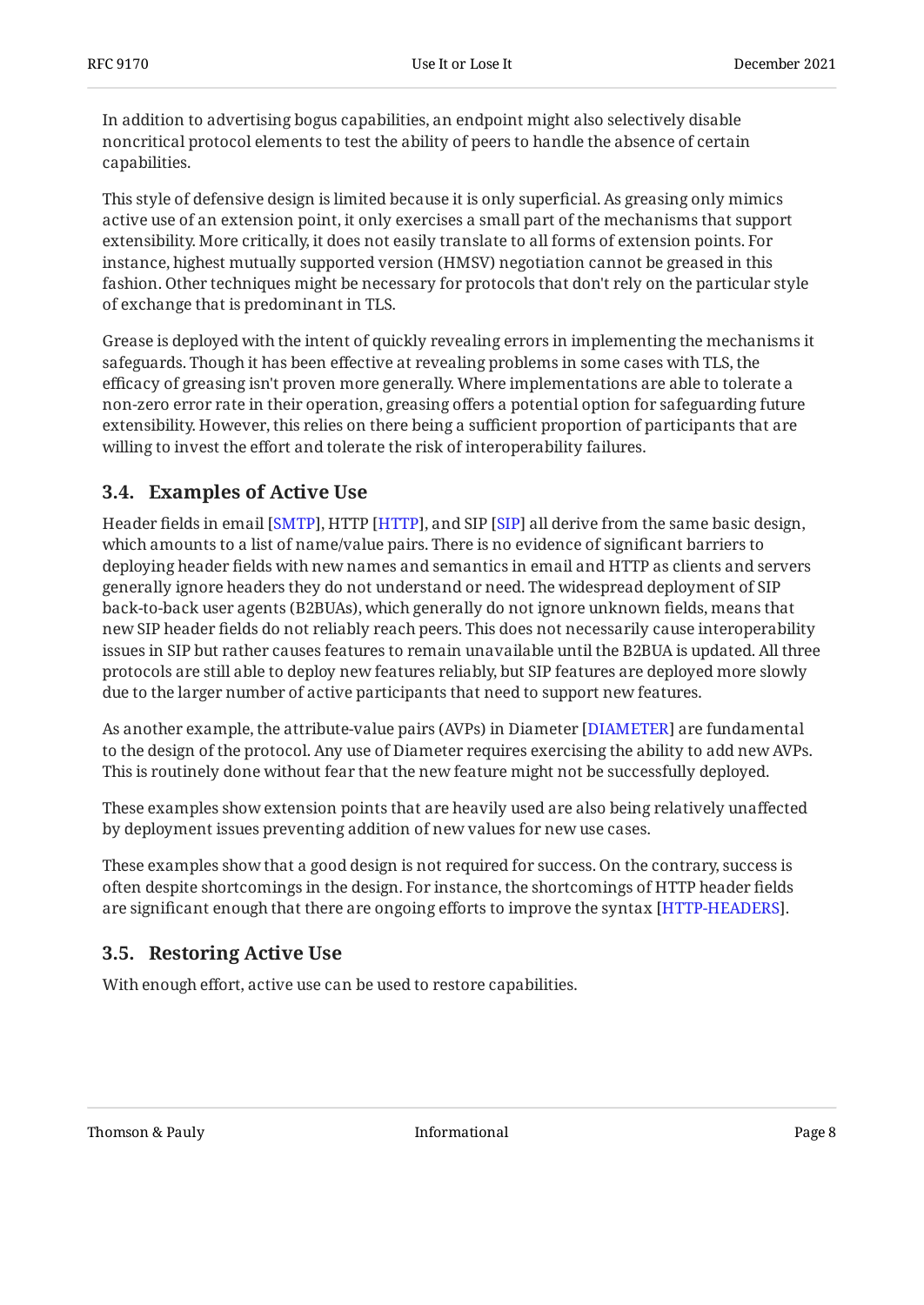Extension Mechanisms for DNS ([EDNS]) was defined to provide extensibility in DNS. Intolerance of the extension in DNS servers resulted in a fallback method being widely deployed (see [Section](https://www.rfc-editor.org/rfc/rfc6891#section-6.2.2) [6.2.2](https://www.rfc-editor.org/rfc/rfc6891#section-6.2.2) of [\[EDNS](#page-11-5)]). This fallback resulted in EDNS being disabled for affected servers. Over time, greater support for EDNS and increased reliance on it for different features motivated a flag day [[DNSFLAGDAY\]](#page-10-5) where the workaround was removed.

The EDNS example shows that effort can be used to restore capabilities. This is in part because EDNS was actively used with most resolvers and servers. It was therefore possible to force a change to ensure that extension capabilities would always be available. However, this required an enormous coordination effort. A small number of incompatible servers and the names they serve also became inaccessible to most clients.

# <span id="page-8-0"></span>**[4. Complementary Techniques](#page-8-0)**

Theprotections to protocol evolution that come from active use (Section 3) can be improved through the use of other defensive techniques. The techniques listed here might not prevent ossification on their own, but they can make active use more effective.

#### <span id="page-8-1"></span>**[4.1. Fewer Extension Points](#page-8-1)**

A successful protocol will include many potential types of extensions. Designing multiple types of extension mechanisms, each suited to a specific purpose, might leave some extension points less heavily used than others.

Disuse of a specialized extension point might render it unusable. In contrast, having a smaller number of extension points with wide applicability could improve the use of those extension points. Use of a shared extension point for any purpose can protect rarer or more specialized uses.

Both extensions and core protocol elements use the same extension points in protocols like HTTP [[HTTP\]](#page-11-1) and DIAMETER [\[](#page-10-4)[DIAMETER](#page-10-4)]; see [Section 3.4](#page-7-0).

#### <span id="page-8-2"></span>**[4.2. Invariants](#page-8-2)**

Documenting aspects of the protocol that cannot or will not change as extensions or new versionsare added can be a useful exercise. Section 2.2 of [RFC5704] defines invariants as:

Invariants are core properties that are consistent across the network and do not change over extremely long time-scales.

Understanding what aspects of a protocol are invariant can help guide the process of identifying thoseparts of the protocol that might change. [QUIC-INVARIANTS] and Section 9.3 of [TLS13] are both examples of documented invariants.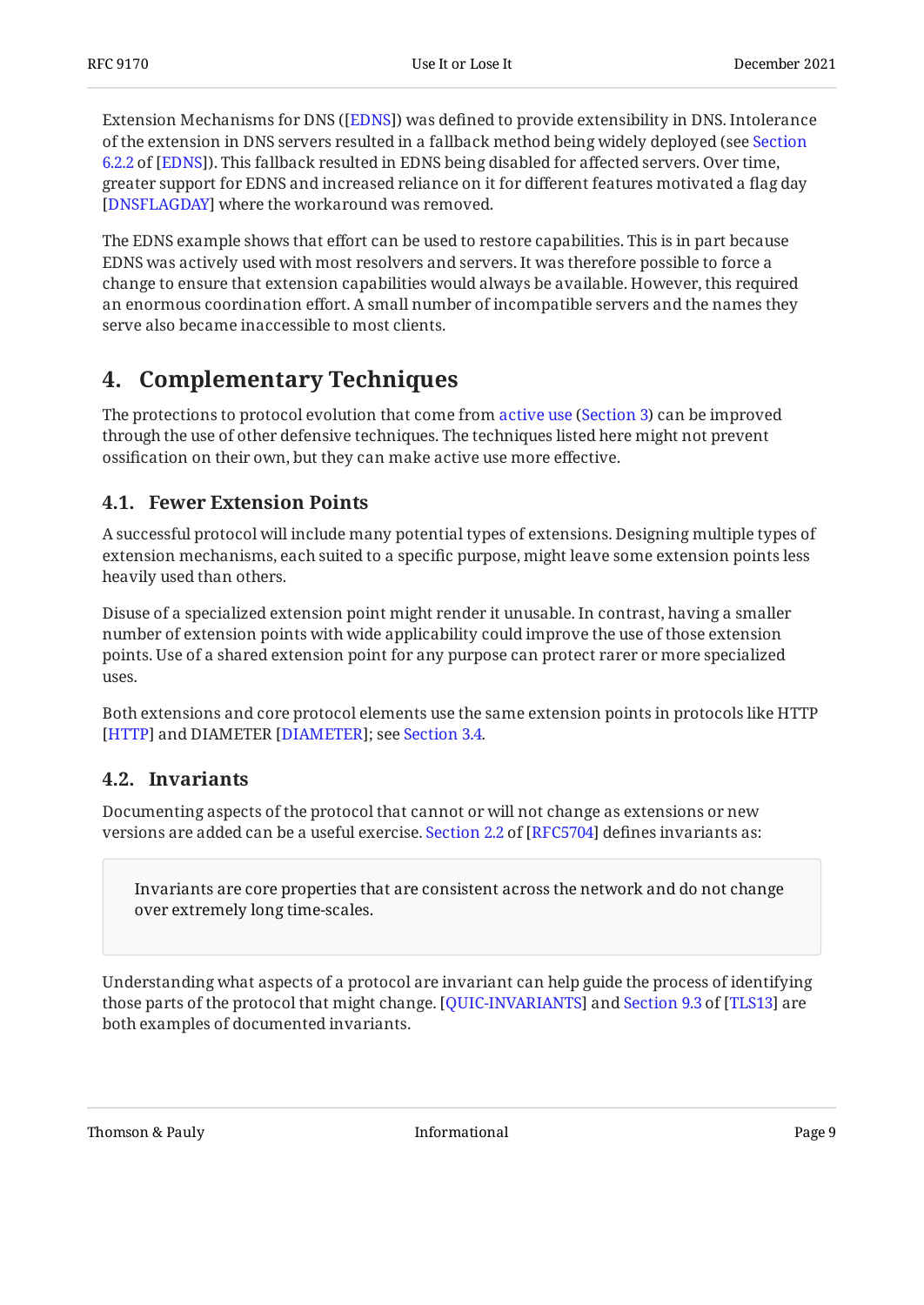As a means of protecting extensibility, a declaration of protocol invariants is useful only to the extent that protocol participants are willing to allow new uses for the protocol. A protocol that declares protocol invariants relies on implementations understanding and respecting those invariants. If active use is not possible for all non-invariant parts of the protocol, greasing ([Section 3.3\)](#page-6-1) might be used to improve the chance that invariants are respected.

Protocol invariants need to be clearly and concisely documented. Including examples of aspects ofthe protocol that are not invariant, such as Appendix A of [QUIC-INVARIANTS], can be used to clarify intent.

#### <span id="page-9-0"></span>**[4.3. Limiting Participation](#page-9-0)**

Reducing the number of entities that can participate in a protocol or limiting the extent of participation can reduce the number of entities that might affect extensibility. Using TLS or other cryptographic tools can therefore reduce the number of entities that can influence whether new features are usable.

[[PATH-SIGNALS\]](#page-12-6) also recommends the use of encryption and integrity protection to limit participation. For example, encryption is used by the QUIC protocol [QUIC] to limit the information that is available to middleboxes and integrity protection prevents modification.

#### <span id="page-9-1"></span>**[4.4. E](#page-9-1)ff[ective Feedback](#page-9-1)**

While not a direct means of protecting extensibility mechanisms, feedback systems can be important to discovering problems.

The visibility of errors is critical to the success of techniques like grease (see [Section 3.3](#page-6-1)). The grease design is most effective if a deployment has a means of detecting and reporting errors. Ignoring errors could allow problems to become entrenched.

Feedback on errors is more important during the development and early deployment of a change. It might also be helpful to disable automatic error recovery methods during development.

Automated feedback systems are important for automated systems, or where error recovery is also automated. For instance, connection failures with HTTP alternative services [ALT-SVC] are not permitted to affect the outcome of transactions. An automated feedback system for capturing failures in alternative services is therefore necessary for failures to be detected.

How errors are gathered and reported will depend greatly on the nature of the protocol deployment and the entity that receives the report. For instance, end users, developers, and network operations each have different requirements for how error reports are created, managed, and acted upon.

Automated delivery of error reports can be critical for rectifying deployment errors as early as possible, as seen in [\[DMARC](#page-10-7)] and [[SMTP-TLS-REPORTING](#page-12-7)].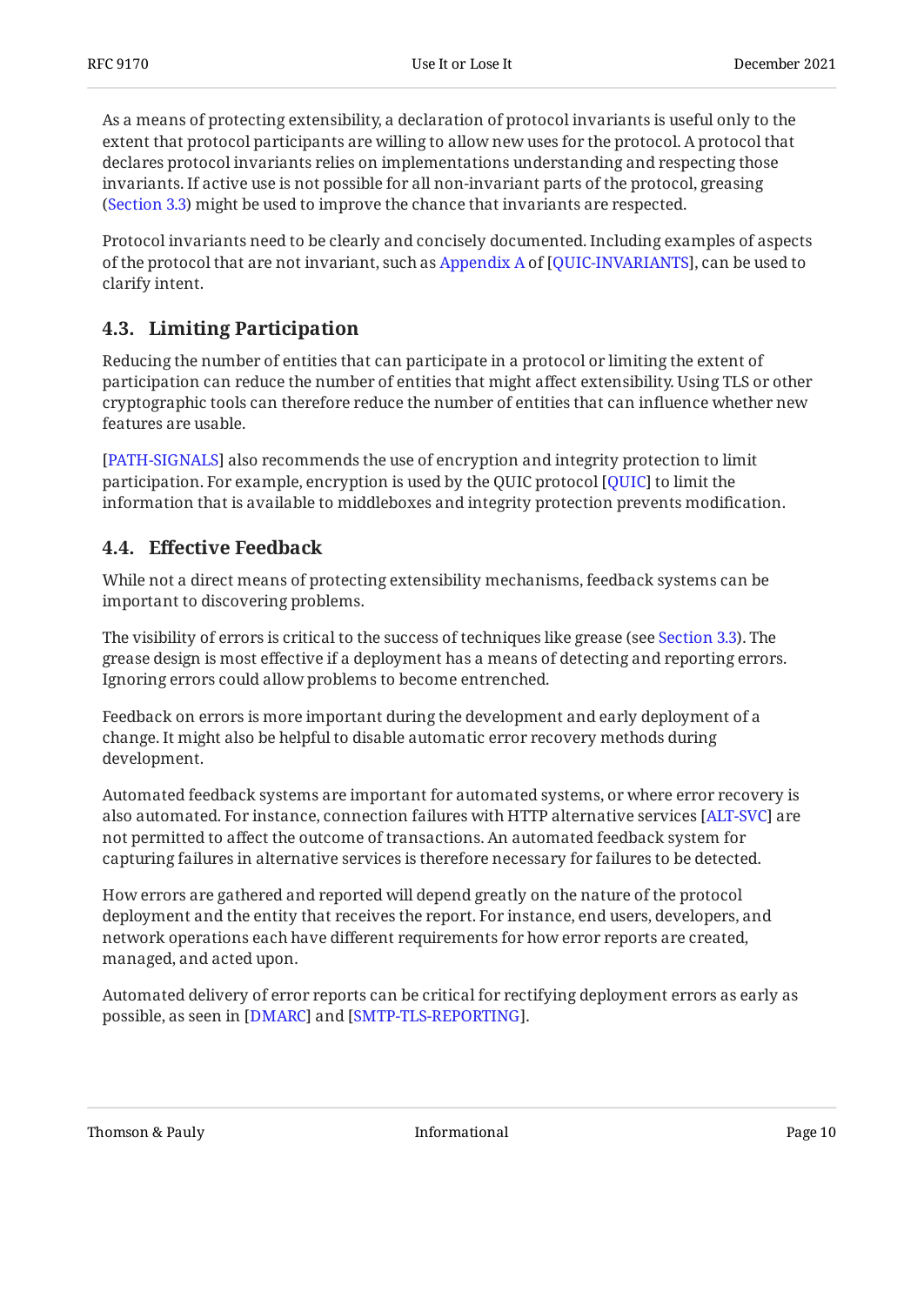### <span id="page-10-0"></span>**[5. Security Considerations](#page-10-0)**

Many of the problems identified in this document are not the result of deliberate actions by an adversary but more the result of mistakes, decisions made without sufficient context, or simple neglect, i.e., problems therefore not the result of opposition by an adversary. In response, the recommended measures generally assume that other protocol participants will not take deliberate action to prevent protocol evolution.

The use of cryptographic techniques to exclude potential participants is the only strong measure that the document recommends. However, authorized protocol peers are most often responsible for the identified problems, which can mean that cryptography is insufficient to exclude them.

The ability to design, implement, and deploy new protocol mechanisms can be critical to security. In particular, it is important to be able to replace cryptographic algorithms over time [AGILITY]. For example, preparing for the replacement of weak hash algorithms was made more difficult through misuse [HASH].

### <span id="page-10-1"></span>**[6. IANA Considerations](#page-10-1)**

<span id="page-10-2"></span>This document has no IANA actions.

### **[7. Informative References](#page-10-2)**

- <span id="page-10-8"></span><span id="page-10-3"></span>**[AGILITY]** , Housley, R. "Guidelines for Cryptographic Algorithm Agility and Selecting Mandatory-to-Implement Algorithms", BCP 201, RFC 7696, DOI 10.17487/RFC7696, November 2015, <https://www.rfc-editor.org/info/rfc7696>.
	- [ALPN] Friedl, S., Popov, A., Langley, A., and E. Stephan, "Transport Layer Security (TLS) Application-Layer Protocol Negotiation Extension", RFC 7301, DOI 10.17487/ RFC7301, July 2014, <https://www.rfc-editor.org/info/rfc7301>.
- <span id="page-10-6"></span>[ALT-SVC] Nottingham, M., McManus, P., and J. Reschke, "HTTP Alternative Services", RFC 7838, DOI 10.17487/RFC7838, April 2016, <https://www.rfc-editor.org/info/rfc7838>.
- <span id="page-10-7"></span><span id="page-10-4"></span>**[DIAMETER]** Fajardo, V., Ed., Arkko, J., Loughney, J., and G. Zorn, Ed., "Diameter Base Protocol", RFC 6733, DOI 10.17487/RFC6733, October 2012, [<https://www.rfc-editor.org/info/](https://www.rfc-editor.org/info/rfc6733) . [rfc6733](https://www.rfc-editor.org/info/rfc6733)>
	- **[DMARC]** Kucherawy, M., Ed. and E. Zwicky, Ed., "Domain-based Message Authentication, Reporting, and Conformance (DMARC)", RFC 7489, DOI 10.17487/RFC7489, March 2015, <https://www.rfc-editor.org/info/rfc7489>.
- <span id="page-10-5"></span>**[DNSFLAGDAY]** "DNS Flag Day 2019", May 2019, <https://dnsflagday.net/2019/>.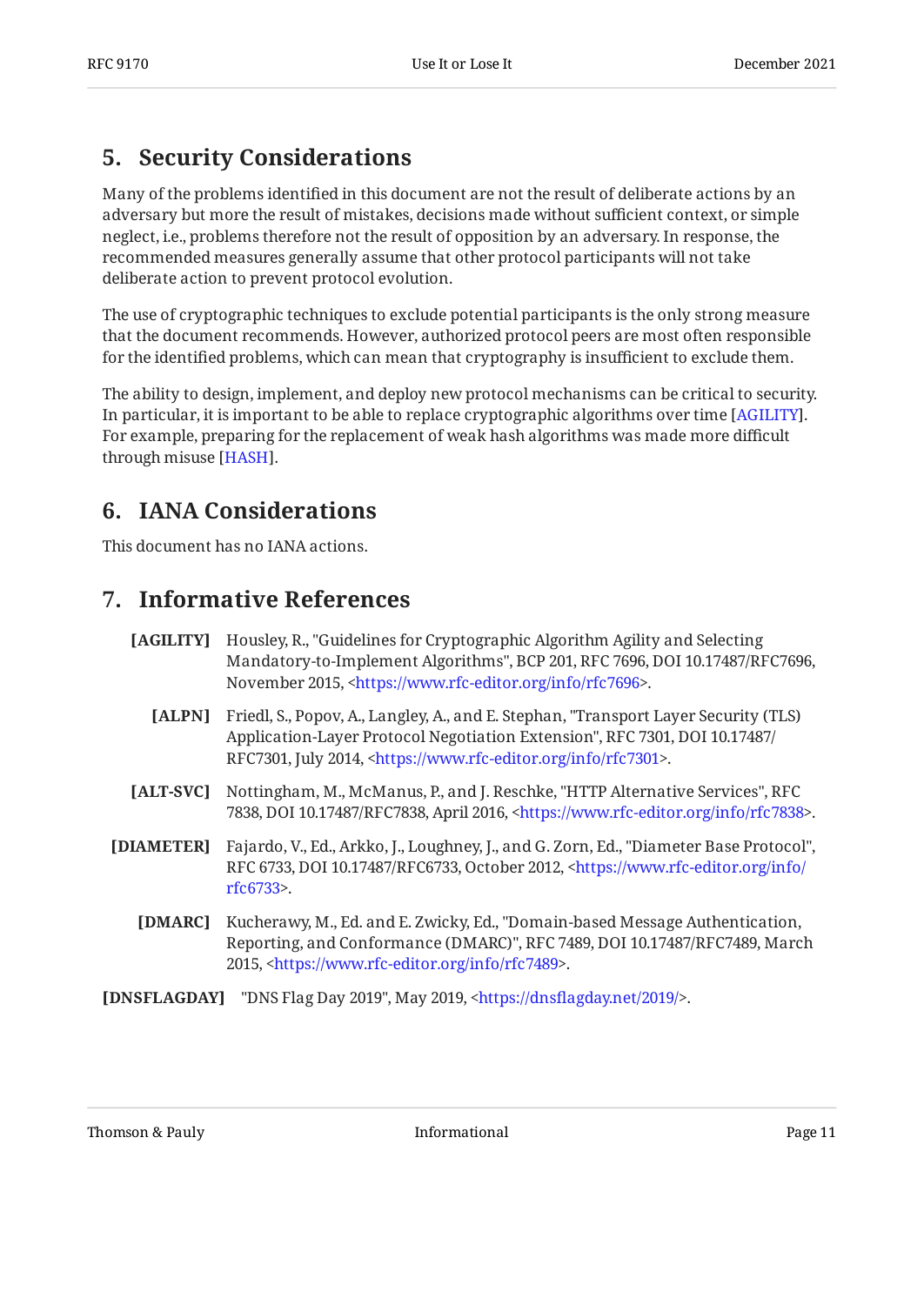- <span id="page-11-5"></span>**[EDNS]** Damas, J., Graff, M., and P. Vixie, "Extension Mechanisms for DNS (EDNS(0))", STD 75, RFC 6891, DOI 10.17487/RFC6891, April 2013, [<https://www.rfc-editor.org/info/](https://www.rfc-editor.org/info/rfc6891) . [rfc6891](https://www.rfc-editor.org/info/rfc6891)>
- <span id="page-11-8"></span>**[EXT-TCP]** Honda, M., Nishida, Y., Raiciu, C., Greenhalgh, A., Handley, M., and H. Tokuda, "Is it , still possible to extend TCP?" IMC '11: Proceedings of the 2011 ACM SIGCOMM conference on Internet measurement conference, DOI 10.1145/2068816.2068834, November 2011, <https://doi.org/10.1145/2068816.2068834>.
- <span id="page-11-3"></span><span id="page-11-0"></span>**[EXTENSIBILITY]** Carpenter, B., Aboba, B., Ed., and S. Cheshire, "Design Considerations for Protocol Extensions", RFC 6709, DOI 10.17487/RFC6709, September 2012, [<https://](https://www.rfc-editor.org/info/rfc6709) . [www.rfc-editor.org/info/rfc6709>](https://www.rfc-editor.org/info/rfc6709)
	- **[GREASE]** , Benjamin, D. "Applying Generate Random Extensions And Sustain Extensibility (GREASE) to TLS Extensibility", RFC 8701, DOI 10.17487/RFC8701, January 2020, . [<https://www.rfc-editor.org/info/rfc8701](https://www.rfc-editor.org/info/rfc8701)>
		- **[HASH]** Bellovin, S. and E. Rescorla, "Deploying a New Hash Algorithm", Proceedings of NDSS, 2006, <https://www.cs.columbia.edu/~smb/papers/new-hash.pdf>.
		- **[HTTP]** Fielding, R., Ed., Nottingham, M., Ed., and J. Reschke, Ed., "HTTP Semantics", Work in Progress, Internet-Draft, draft-ietf-httpbis-semantics-19, September 2021, . [<https://datatracker.ietf.org/doc/html/draft-ietf-httpbis-semantics-19>](https://datatracker.ietf.org/doc/html/draft-ietf-httpbis-semantics-19)
- <span id="page-11-7"></span><span id="page-11-6"></span><span id="page-11-4"></span><span id="page-11-1"></span>**[HTTP-HEADERS]** Nottingham, M. and P-H. Kamp, "Structured Field Values for HTTP", RFC 8941, DOI 10.17487/RFC8941, February 2021, <https://www.rfc-editor.org/info/rfc8941>.
	- **[HTTP11]** Fielding, R., Ed., Nottingham, M., Ed., and J. Reschke, Ed., "HTTP/1.1", Work in Progress, Internet-Draft, draft-ietf-httpbis-messaging-19, September 2021, . [<https://datatracker.ietf.org/doc/html/draft-ietf-httpbis-messaging-19](https://datatracker.ietf.org/doc/html/draft-ietf-httpbis-messaging-19)>
- <span id="page-11-11"></span><span id="page-11-9"></span>**[INTOLERANCE]** Kario, H., "Re: [TLS] Thoughts on Version Intolerance", July 2016, [<https://](https://mailarchive.ietf.org/arch/msg/tls/bOJ2JQc3HjAHFFWCiNTIb0JuMZc) . [mailarchive.ietf.org/arch/msg/tls/bOJ2JQc3HjAHFFWCiNTIb0JuMZc>](https://mailarchive.ietf.org/arch/msg/tls/bOJ2JQc3HjAHFFWCiNTIb0JuMZc)
	- **[MPTCP]** Ford, A., Raiciu, C., Handley, M., Bonaventure, O., and C. Paasch, "TCP Extensions for Multipath Operation with Multiple Addresses", RFC 8684, DOI 10.17487/ RFC8684, March 2020, <https://www.rfc-editor.org/info/rfc8684>.
- <span id="page-11-10"></span>**[MPTCP-HOW-HARD]** Raiciu, C., Paasch, C., Barre, S., Ford, A., Honda, M., Duchene, F., Bonaventure, O., and M. Handley, "How Hard Can It Be? Designing and Implementing a Deployable Multipath TCP", April 2012, [<https://www.usenix.org/](https://www.usenix.org/conference/nsdi12/technical-sessions/presentation/raiciu) . [conference/nsdi12/technical-sessions/presentation/raiciu](https://www.usenix.org/conference/nsdi12/technical-sessions/presentation/raiciu)>
- <span id="page-11-2"></span>**[NEW-PROTOCOLS]** Barik, R., Welzl, M., Fairhurst, G., Elmokashfi, A., Dreibholz, T., and S. Gjessing, "On the usability of transport protocols other than TCP: A home gateway and internet path traversal study", Computer Networks, Vol. 173, pp. 107211, DOI 10.1016/j.comnet.2020.107211, May 2020, [<https://doi.org/10.1016/](https://doi.org/10.1016/j.comnet.2020.107211) . [j.comnet.2020.107211>](https://doi.org/10.1016/j.comnet.2020.107211)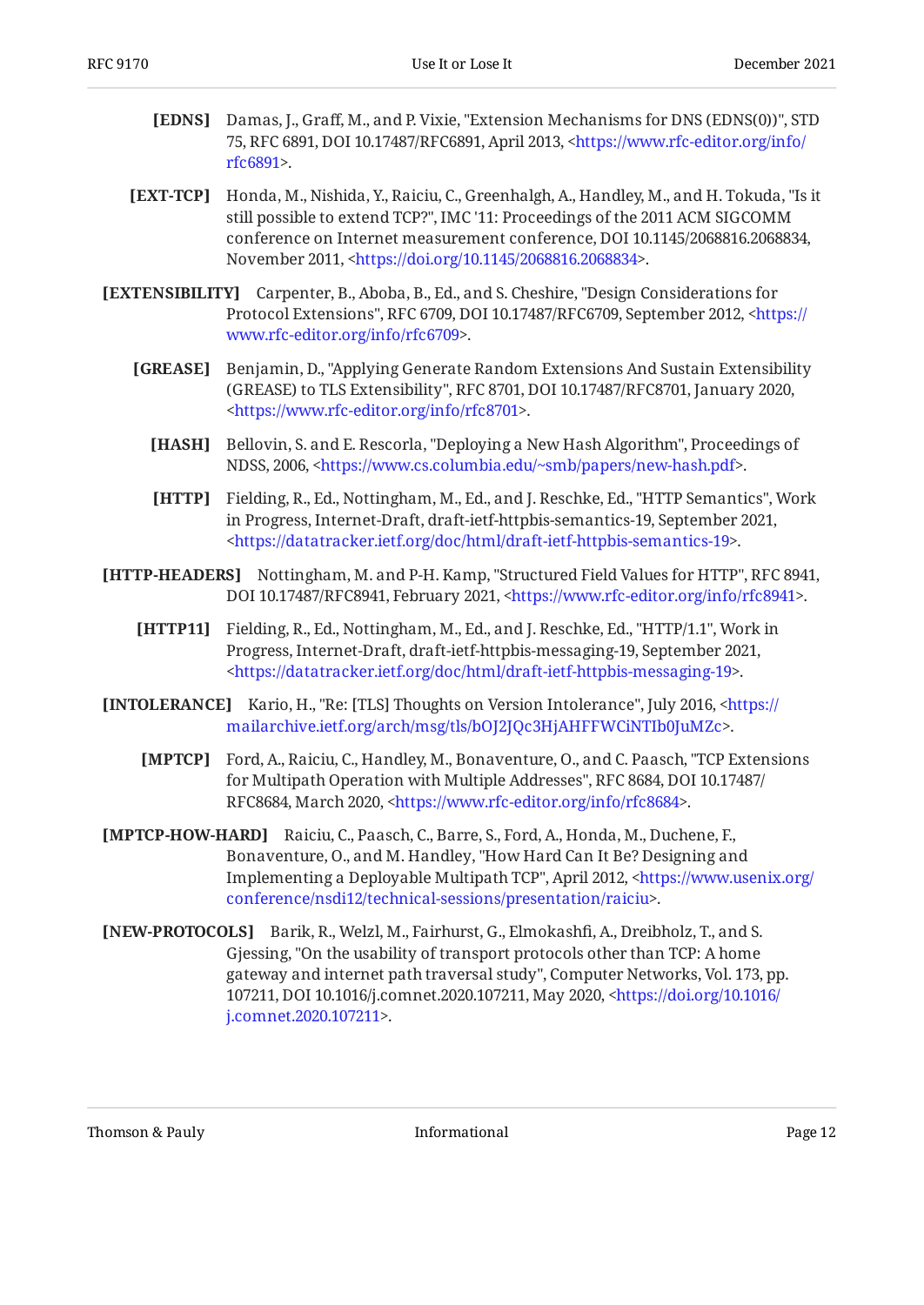- <span id="page-12-12"></span><span id="page-12-11"></span><span id="page-12-10"></span><span id="page-12-9"></span><span id="page-12-8"></span><span id="page-12-6"></span><span id="page-12-5"></span><span id="page-12-4"></span><span id="page-12-1"></span><span id="page-12-0"></span>**[PATH-SIGNALS]** Hardie, T., Ed., "Transport Protocol Path Signals", RFC 8558, DOI 10.17487/ **[QUIC]** Iyengar, J., Ed. and M. Thomson, Ed., "QUIC: A UDP-Based Multiplexed and Secure **[QUIC-INVARIANTS]** Thomson, M., "Version-Independent Properties of QUIC", RFC 8999, DOI **[RAv4]** Katz, D., "IP Router Alert Option", RFC 2113, DOI 10.17487/RFC2113, February 1997, **[RAv6]** Partridge, C. and A. Jackson, "IPv6 Router Alert Option", RFC 2711, DOI 10.17487/ **[RFC0791]** Postel, J., "Internet Protocol", STD 5, RFC 791, DOI 10.17487/RFC0791, September **[RFC1112]** Deering, S., "Host extensions for IP multicasting", STD 5, RFC 1112, DOI 10.17487/ **[RFC2464]** Crawford, M., "Transmission of IPv6 Packets over Ethernet Networks", RFC 2464, **[RFC5704]** Bryant, S., Ed., Morrow, M., Ed., and IAB, "Uncoordinated Protocol Development **[RRTYPE]** Gustafsson, A., "Handling of Unknown DNS Resource Record (RR) Types", RFC **[SIP]** Rosenberg, J., Schulzrinne, H., Camarillo, G., Johnston, A., Peterson, J., Sparks, R., **[SMTP]** Klensin, J., "Simple Mail Transfer Protocol", RFC 5321, DOI 10.17487/RFC5321, **[SMTP-TLS-REPORTING]** Margolis, D., Brotman, A., Ramakrishnan, B., Jones, J., and M. Risher, **[SNI]** Langley, A., "[TLS] Accepting that other SNI name types will never work.", March RFC8558, April 2019, [<https://www.rfc-editor.org/info/rfc8558](https://www.rfc-editor.org/info/rfc8558)>. Transport", RFC 9000, DOI 10.17487/RFC9000, May 2021, [<https://www.rfc-](https://www.rfc-editor.org/info/rfc9000). [editor.org/info/rfc9000](https://www.rfc-editor.org/info/rfc9000)> 10.17487/RFC8999, May 2021, <https://www.rfc-editor.org/info/rfc8999>. . [<https://www.rfc-editor.org/info/rfc2113](https://www.rfc-editor.org/info/rfc2113)> RFC2711, October 1999, <https://www.rfc-editor.org/info/rfc2711>. 1981, <https://www.rfc-editor.org/info/rfc791>. RFC1112, August 1989, <https://www.rfc-editor.org/info/rfc1112>. DOI 10.17487/RFC2464, December 1998, <https://www.rfc-editor.org/info/rfc2464>. Considered Harmful", RFC 5704, DOI 10.17487/RFC5704, November 2009, [<https://](https://www.rfc-editor.org/info/rfc5704) . [www.rfc-editor.org/info/rfc5704>](https://www.rfc-editor.org/info/rfc5704) 3597, DOI 10.17487/RFC3597, September 2003, [<https://www.rfc-editor.org/info/](https://www.rfc-editor.org/info/rfc3597) . [rfc3597](https://www.rfc-editor.org/info/rfc3597)> Handley, M., and E. Schooler, "SIP: Session Initiation Protocol", RFC 3261, DOI 10.17487/RFC3261, June 2002, [<https://www.rfc-editor.org/info/rfc3261>](https://www.rfc-editor.org/info/rfc3261). October 2008, [<https://www.rfc-editor.org/info/rfc5321](https://www.rfc-editor.org/info/rfc5321)>. "SMTP TLS Reporting", RFC 8460, DOI 10.17487/RFC8460, September 2018, <[https://](https://www.rfc-editor.org/info/rfc8460) . [www.rfc-editor.org/info/rfc8460>](https://www.rfc-editor.org/info/rfc8460) 2016, <[https://mailarchive.ietf.org/arch/msg/tls/](https://mailarchive.ietf.org/arch/msg/tls/1t79gzNItZd71DwwoaqcQQ_4Yxc) . [1t79gzNItZd71DwwoaqcQQ\\_4Yxc>](https://mailarchive.ietf.org/arch/msg/tls/1t79gzNItZd71DwwoaqcQQ_4Yxc)
	- **[SNMPv1]** Case, J., Fedor, M., Schoffstall, M., and J. Davin, "Simple Network Management Protocol (SNMP)", RFC 1157, DOI 10.17487/RFC1157, May 1990, <[https://www.rfc-](https://www.rfc-editor.org/info/rfc1157). [editor.org/info/rfc1157](https://www.rfc-editor.org/info/rfc1157)>

<span id="page-12-14"></span><span id="page-12-13"></span><span id="page-12-7"></span><span id="page-12-3"></span><span id="page-12-2"></span>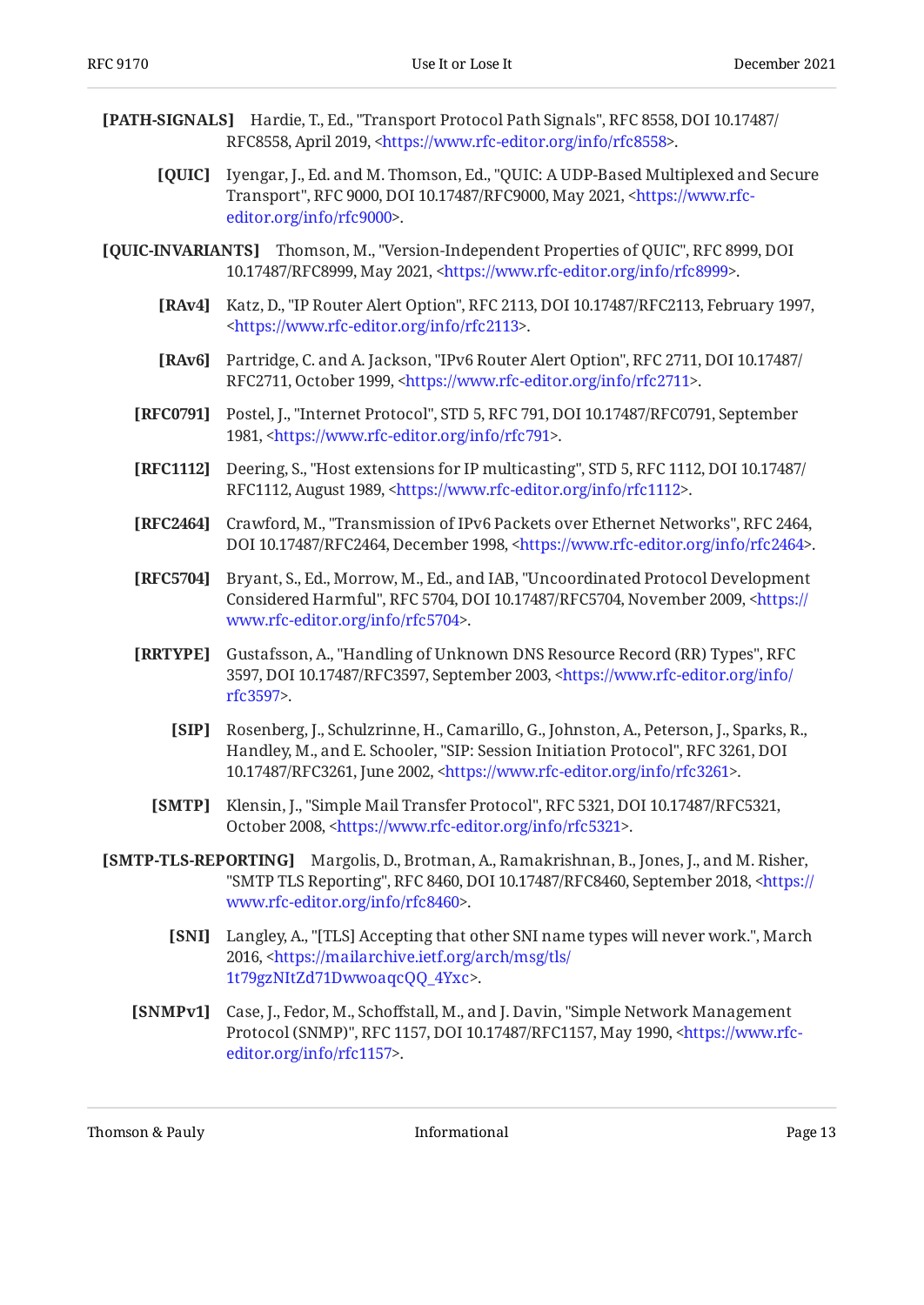<span id="page-13-6"></span>

| <b>[SPF]</b> Kitterman, S., "Sender Policy Framework (SPF) for Authorizing Use of Domains              |
|--------------------------------------------------------------------------------------------------------|
| in Email, Version 1", RFC 7208, DOI 10.17487/RFC7208, April 2014, <https: th="" www.rfc-<=""></https:> |
| editor.org/info/rfc7208>.                                                                              |

- <span id="page-13-7"></span><span id="page-13-3"></span>**[SUCCESS]** Thaler, D. and B. Aboba, "What Makes for a Successful Protocol?", RFC 5218, DOI 10.17487/RFC5218, July 2008, <https://www.rfc-editor.org/info/rfc5218>.
	- **[TCP]** Postel, J., "Transmission Control Protocol", STD 7, RFC 793, DOI 10.17487/RFC0793, September 1981, <https://www.rfc-editor.org/info/rfc793>.
	- **[TFO]** Cheng, Y., Chu, J., Radhakrishnan, S., and A. Jain, "TCP Fast Open", RFC 7413, DOI 10.17487/RFC7413, December 2014, <https://www.rfc-editor.org/info/rfc7413>.
- <span id="page-13-10"></span><span id="page-13-9"></span><span id="page-13-8"></span>**[TLS-EXT]** , Eastlake 3rd, D. "Transport Layer Security (TLS) Extensions: Extension Definitions", RFC 6066, DOI 10.17487/RFC6066, January 2011, [<https://www.rfc-](https://www.rfc-editor.org/info/rfc6066). [editor.org/info/rfc6066](https://www.rfc-editor.org/info/rfc6066)>
	- **[TLS12]** Dierks, T. and E. Rescorla, "The Transport Layer Security (TLS) Protocol Version 1.2", RFC 5246, DOI 10.17487/RFC5246, August 2008, [<https://www.rfc-editor.org/](https://www.rfc-editor.org/info/rfc5246) . [info/rfc5246>](https://www.rfc-editor.org/info/rfc5246)
	- **[TLS13]** Rescorla, E., "The Transport Layer Security (TLS) Protocol Version 1.3", RFC 8446, DOI 10.17487/RFC8446, August 2018, <https://www.rfc-editor.org/info/rfc8446>.
- <span id="page-13-5"></span><span id="page-13-4"></span>**[TRANSITIONS]** Thaler, D., Ed., "Planning for Protocol Adoption and Subsequent Transitions", RFC 8170, DOI 10.17487/RFC8170, May 2017, <[https://www.rfc-editor.org/info/](https://www.rfc-editor.org/info/rfc8170) . [rfc8170](https://www.rfc-editor.org/info/rfc8170)>

### <span id="page-13-0"></span>**[Appendix A. Examples](#page-13-0)**

This appendix contains a brief study of problems in a range of Internet protocols at different layers of the stack.

#### <span id="page-13-1"></span>**[A.1. DNS](#page-13-1)**

Ossified DNS code bases and systems resulted in new Resource Record Codes (RRCodes) being unusable. A new code point would take years of coordination between implementations and deployments before it could be relied upon. Consequently, use of the TXT record was overloaded in order to avoid the effort and delays involved in allocating new code points; this approach was used in the Sender Policy Framework [\[SPF](#page-13-6)] and other protocols.

It was not until after the standard mechanism for dealing with new RRCodes [RRTYPE] was considered widely deployed that new RRCodes could be safely created and used.

#### <span id="page-13-2"></span>**[A.2. HTTP](#page-13-2)**

HTTP has a number of very effective extension points in addition to the aforementioned header fields. It also has some examples of extension points that are so rarely used that it is possible that they are not at all usable.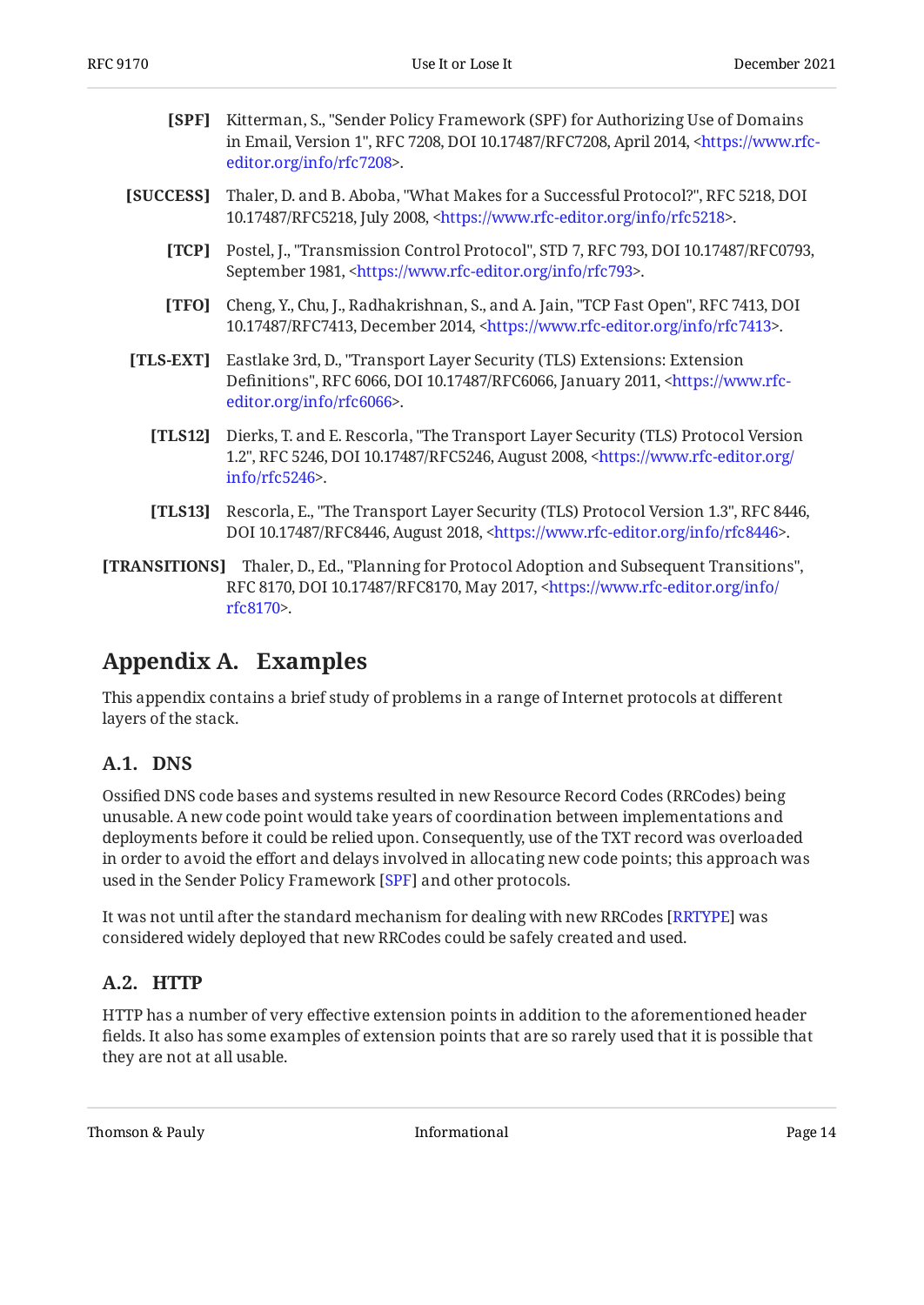Extension points in HTTP that might be unwise to use include the extension point on each chunk in the chunked transfer coding ([Section 7.1](https://datatracker.ietf.org/doc/html/draft-ietf-httpbis-messaging-19#section-7.1) of [\[HTTP11](#page-11-7)]), the ability to use transfer codings other than the chunked coding, and the range unit in a range request (Section 14 of [HTTP]).

#### <span id="page-14-0"></span>**[A.3. IP](#page-14-0)**

The version field in IP was rendered useless when encapsulated over Ethernet, requiring a new EtherType with IPv6 [RFC2464], due in part to Layer 2 devices making version-independent assumptions about the structure of the IPv4 header.

Protocol identifiers or code points that are reserved for future use can be especially problematic. Reserving values without attributing semantics to their use can result in diverse or conflicting semantics being attributed without any hope of interoperability. An example of this is the 224/3 address space in IPv4 that [RFC0791] reserved without assigning any semantics. [[RFC1112\]](#page-12-10) partially reclaimed that reserved address space for use in multicast (224/4), but the remaining address space (240/4) has not been successfully reclaimed for any purpose.

For protocols that can use negotiation to attribute semantics to values, it is possible that unused code points can be reclaimed for active use, though this requires that the negotiation include all protocol participants. For something as fundamental as addressing, negotiation is difficult or even impossible, as all nodes on the network path plus potential alternative paths would need to be involved.

IP Router Alerts [\[RAv4\]](#page-12-11)[\[RAv6](#page-12-12)] use IP options or extension headers to indicate that data is intended for consumption by the next-hop router rather than the addressed destination. In part, the deployment of router alerts was unsuccessful due to the realities of processing IP packets at line rates, combined with bad assumptions in the protocol design about these performance constraints. However, this was not exclusively down to design problems or bugs, as the capability was also deliberately blocked at some routers.

#### <span id="page-14-1"></span>**[A.4. SNMP](#page-14-1)**

As a counter example, the first version of the Simple Network Management Protocol (SNMP) [[SNMPv1\]](#page-12-13) states that unparseable or unauthenticated messages are simply discarded without response:

It then verifies the version number of the SNMP message. If there is a mismatch, it discards the datagram and performs no further actions.

When SNMP versions 2, 2c, and 3 came along, older agents did exactly what the protocol specifies. Deployment of new versions was likely successful because the handling of newer versions was both clear and simple.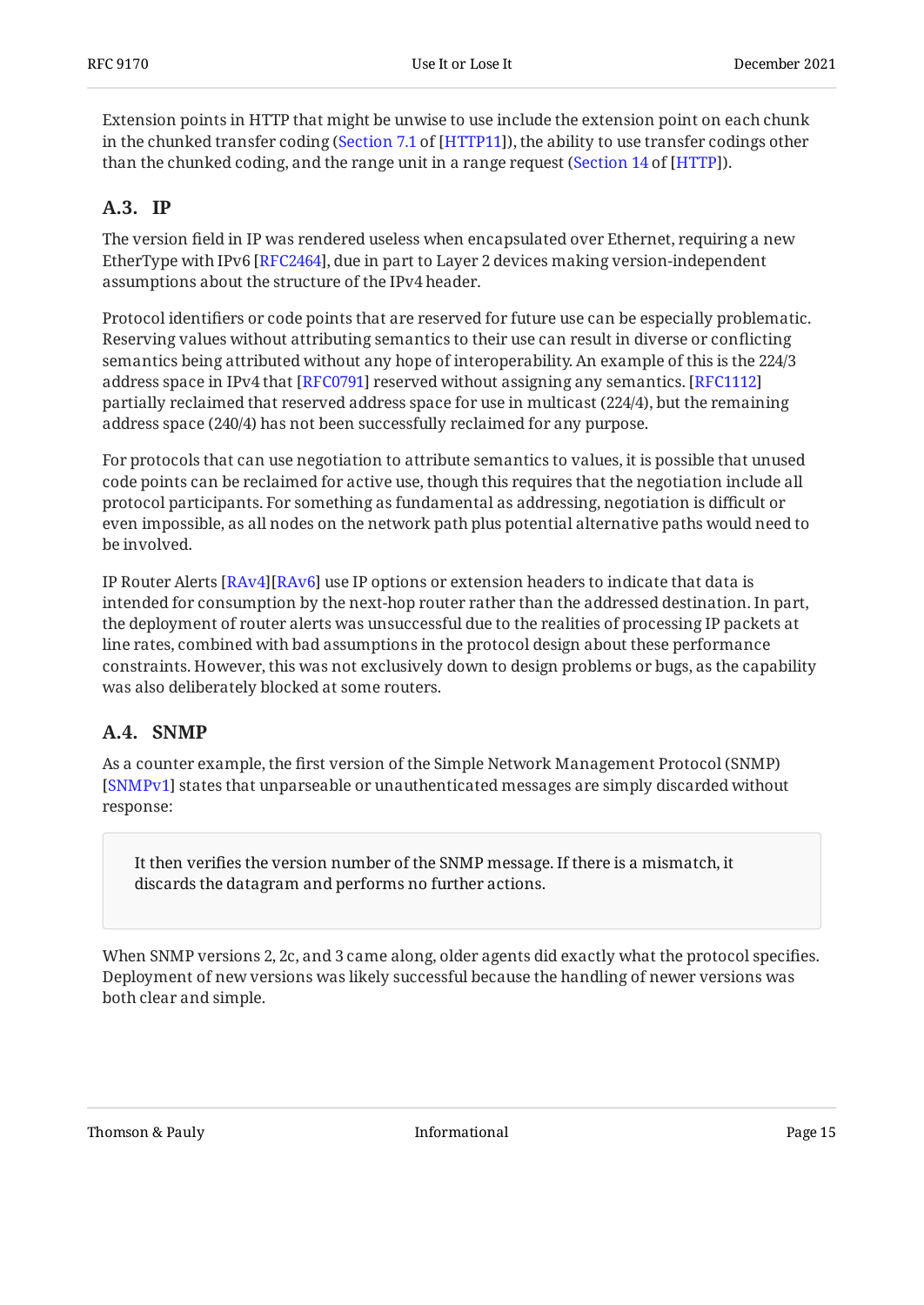#### <span id="page-15-0"></span>**[A.5. TCP](#page-15-0)**

Extension points in TCP [TCP] have been rendered difficult to use largely due to middlebox interactions; see [EXT-TCP].

For instance, multipath TCP ([MPTCP]) can only be deployed opportunistically; see [[MPTCP-HOW-](#page-11-10)[HARD](#page-11-10)]. Since MPTCP is a protocol enhancement that doesn't impair the connection if it is blocked, network path intolerance of the extension only results in the multipath functionality becoming unavailable.

In comparison, the deployment of TCP Fast Open ([TFO]) critically depends on extension capability being widely available. Though very few network paths were intolerant of the extension in absolute terms, TCP Fast Open could not be deployed as a result.

#### <span id="page-15-1"></span>**[A.6. TLS](#page-15-1)**

Transport Layer Security (TLS) [TLS12] provides examples of where a design that is objectively sound fails when incorrectly implemented. TLS provides examples of failures in protocol version negotiation and extensibility.

Version negotiation in TLS 1.2 and earlier uses the "Highest mutually supported version (HMSV)" scheme exactly as it is described in [[EXTENSIBILITY\]](#page-11-0). However, clients are unable to advertise a new version without causing a non-trivial proportion of sessions to fail due to bugs in server and middlebox implementations.

Intolerance to new TLS versions is so severe [INTOLERANCE] that TLS 1.3 [TLS13] abandoned HMSV version negotiation for a new mechanism.

The server name indication (SNI) [\[TLS-EXT](#page-13-10)] in TLS is another excellent example of the failure of a well-designed extensibility point. SNI uses the same technique for extensions that is used successfully in other parts of the TLS protocol. The original design of SNI anticipated the ability to include multiple names of different types.

SNI was originally defined with just one type of name: a domain name. No other type has ever been standardized, though several have been proposed. Despite an otherwise exemplary design, SNI is so inconsistently implemented that any hope for using the extension point it defines has been abandoned [\[SNI](#page-12-14)].

# <span id="page-15-2"></span>**[IAB Members at the Time of Approval](#page-15-2)**

Internet Architecture Board members at the time this document was approved for publication were:

Jari Arkko Deborah Brungard Ben Campbell

Thomson & Pauly **Informational** Page 16 and Page 16